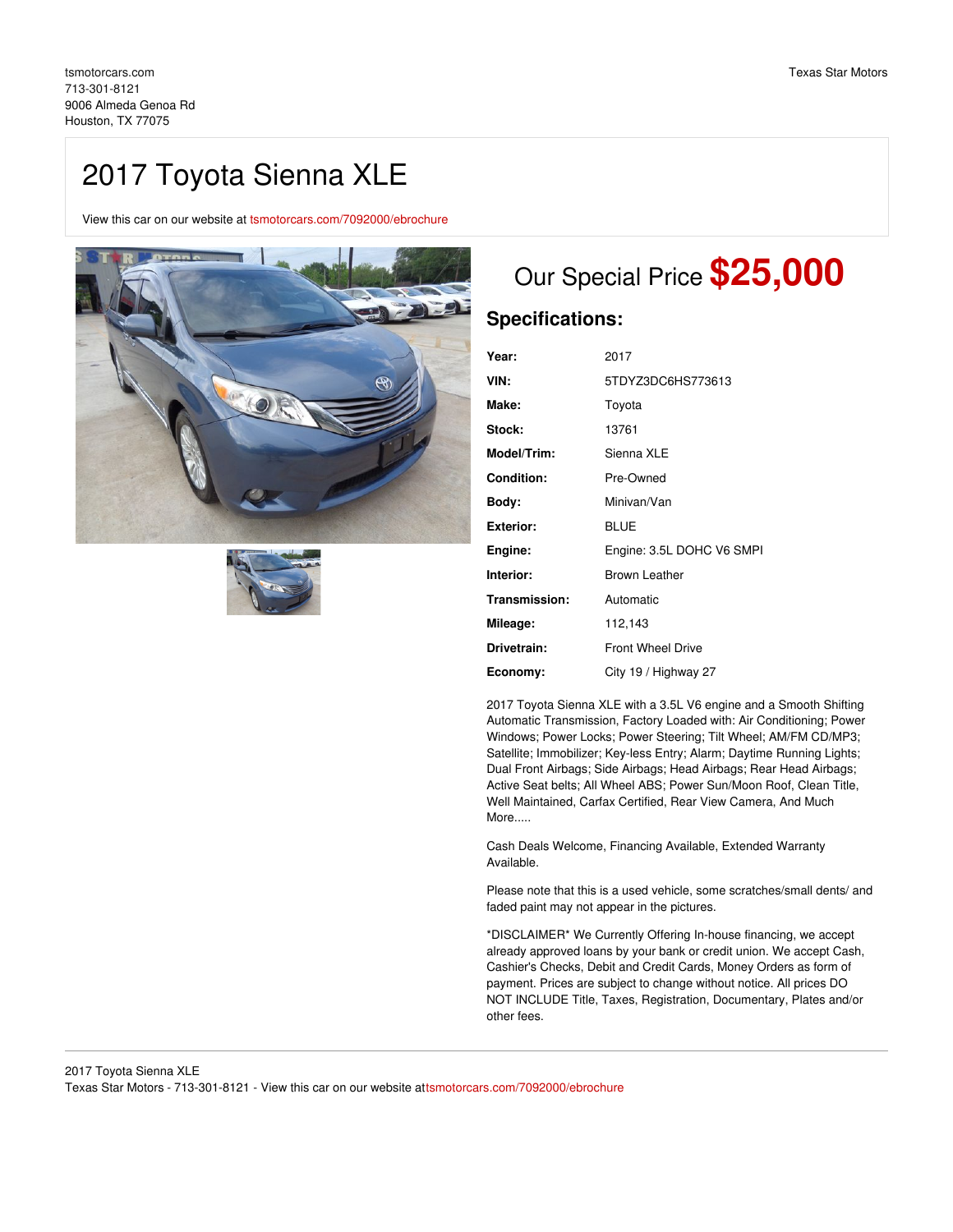

#### 2017 Toyota Sienna XLE Texas Star Motors - 713-301-8121 - View this car on our website at[tsmotorcars.com/7092000/ebrochure](https://tsmotorcars.com/vehicle/7092000/2017-toyota-sienna-xle-houston-tx-77075/7092000/ebrochure)

## **Installed Options**

### **Interior**

- Heated Front Bucket Seats -inc: 8-way power driver and 4-way power passenger seats
- Driver Seat- Passenger Seat
- Removable 40-20-40 Folding Split-Bench Front Facing Manual Reclining Fold-Up Cushion Rear Seat w/Manual Fore/Aft
- Driver And Front Passenger Armrests and Rear Center Armrest Rear Seat Mounted Armrest
- Manual Tilt/Telescoping Steering Column
- Gauges -inc: Speedometer, Odometer, Engine Coolant Temp, Tachometer, Trip Odometer and Trip Computer
- Power Rear Windows, Power Vented 3rd Row Windows and w/Manual Sun Blinds
- Fixed 60-40 Split-Bench Leatherette 3rd Row Seat Front, Manual Recline, Manual Fold Into Floor, 3 Manual and Adjustable Head Restraints
- Leather/Metal-Look Steering Wheel- Front Cupholder- Rear Cupholder- Compass
- Valet Function- Proximity Key For Doors And Push Button Start
- Remote Keyless Entry w/Integrated Key Transmitter, 2 Door Curb/Courtesy, Illuminated Entry, Illuminated Ignition Switch and Panic Button
- Remote Releases -Inc: Power Cargo Access and Mechanical Fuel
- HomeLink Garage Door Transmitter- Cruise Control w/Steering Wheel Controls
- Dual Zone Front Automatic Air Conditioning Rear HVAC w/Separate Controls
- HVAC -inc: Underseat Ducts and Headliner/Pillar Ducts Locking Glove Box
- Driver Foot Rest- Full Cloth Headliner
- Interior Trim -inc: Simulated Wood Instrument Panel Insert, Simulated Wood Door Panel Insert, Simulated Wood Console Insert and Chrome/Metal-Look Interior Accents
- Leatherette Door Trim Insert- Leather/Simulated Wood Gear Shifter Material
- Leather Seat Material- Day-Night Auto-Dimming Rearview Mirror
- Driver And Passenger Visor Vanity Mirrors w/Driver And Passenger Illumination
- Partial Floor Console w/Covered Storage, Mini Overhead Console w/Storage, Conversation Mirror, Rear (removable) Console w/Storage and 4 12V DC Power Outlets
- Front And Rear Map Lights- Fade-To-Off Interior Lighting- Full Carpet Floor Covering
- Carpet Floor Trim- Trunk/Hatch Auto-Latch- Cargo Space Lights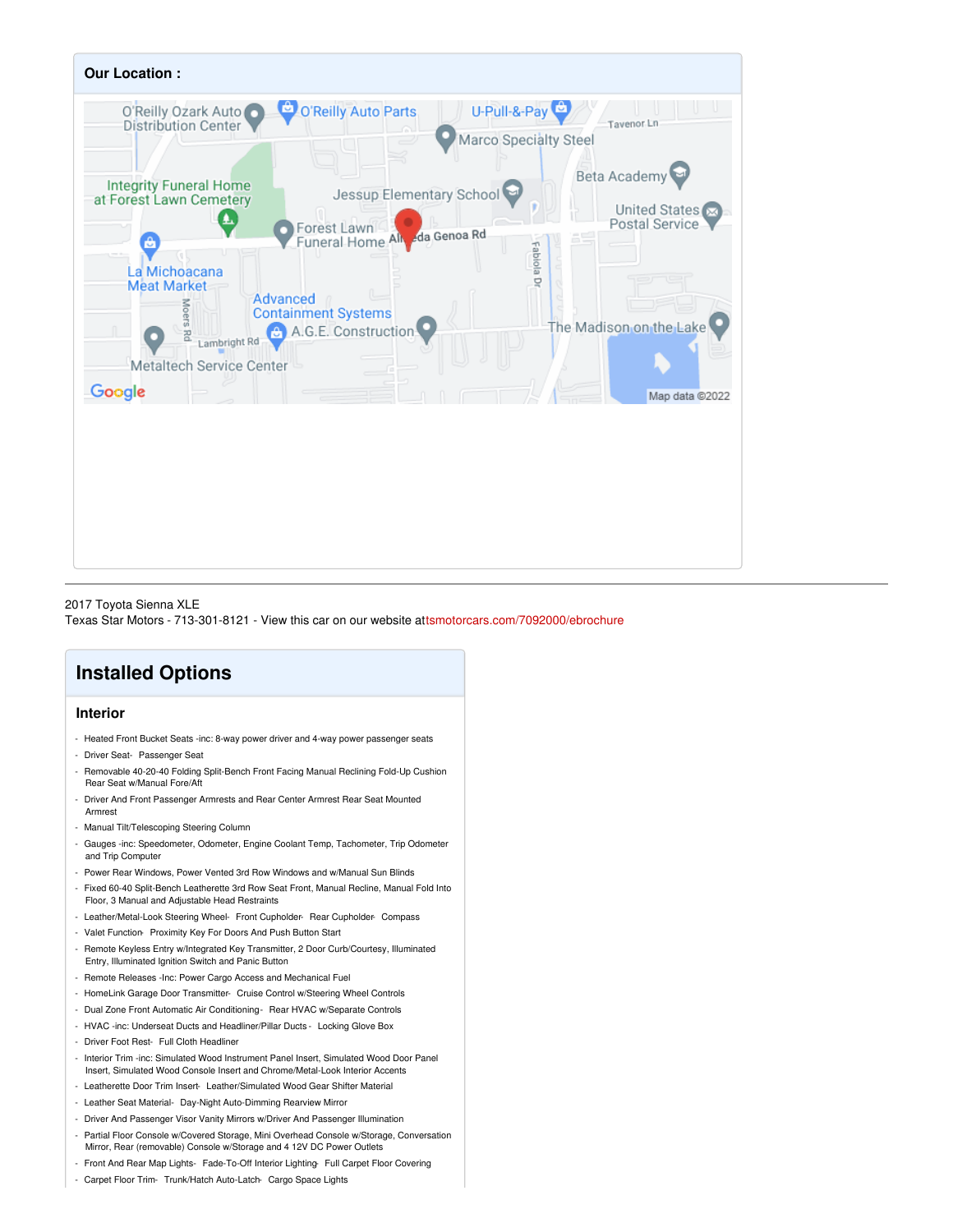- FOB Controls -inc: Cargo Access
- Instrument Panel Covered Bin, Covered Dashboard Storage, Interior Concealed Storage, Driver / Passenger And Rear Door Bins
- Power 1st Row Windows w/Front And Rear 1-Touch Up/Down Delayed Accessory Power
- Power Door Locks w/Autolock Feature- Trip Computer- Outside Temp Gauge
- Analog Appearance
- Manual Adjustable Front Head Restraints and Manual Adjustable Rear Head Restraints
- 2 Seatback Storage Pockets- Seats w/Leatherette Back Material- Engine Immobilizer
- Perimeter Alarm- 4 12V DC Power Outlets- Air Filtration

#### **Exterior**

- Wheels: 17" x 7" 7-Spoke Machine-Finished Alloy Tires: P235/60R17 AS
- Steel Spare Wheel- Compact Spare Tire Stored Underbody w/Crankdown
- Clearcoat Paint
- Express Open/Close Sliding And Tilting Glass 1st Row Sunroof w/Sunshade
- Body-Colored Front Bumper- Body-Colored Rear Step Bumper- Black Side Windows Trim - Chrome Door Handles
- 
- Body-Colored Power Heated Side Mirrors w/Convex Spotter and Manual Folding
- Fixed Rear Window w/Fixed Interval Wiper and Defroster- Deep Tinted Glass
- Variable Intermittent Wipers w/Heated Wiper Park- Front Windshield -inc: Sun Visor Strip
- Fully Galvanized Steel Panels- Lip Spoiler- Metal-Look Grille w/Chrome Surround
- Power Sliding Rear Doors- Power Liftgate Rear Cargo Access
- Tailgate/Rear Door Lock Included w/Power Door Locks Roof Rack Rails Only
- Auto On/Off Projector Beam Halogen Daytime Running Lights Preference Setting Headlamps w/Delay-Off
- Front Fog Lamps- Door Auto-Latch- Laminated Glass

#### **Safety**

- Heated Front Bucket Seats -inc: 8-way power driver and 4-way power passenger seats - Driver Seat- Passenger Seat
- Removable 40-20-40 Folding Split-Bench Front Facing Manual Reclining Fold-Up Cushion Rear Seat w/Manual Fore/Aft
- Driver And Front Passenger Armrests and Rear Center Armrest Rear Seat Mounted Armrest
- Manual Tilt/Telescoping Steering Column
- Gauges -inc: Speedometer, Odometer, Engine Coolant Temp, Tachometer, Trip Odometer and Trip Computer
- Power Rear Windows, Power Vented 3rd Row Windows and w/Manual Sun Blinds
- Fixed 60-40 Split-Bench Leatherette 3rd Row Seat Front, Manual Recline, Manual Fold Into Floor, 3 Manual and Adjustable Head Restraints
- Leather/Metal-Look Steering Wheel- Front Cupholder- Rear Cupholder- Compass
- Valet Function- Proximity Key For Doors And Push Button Start
- Remote Keyless Entry w/Integrated Key Transmitter, 2 Door Curb/Courtesy, Illuminated Entry, Illuminated Ignition Switch and Panic Button
- Remote Releases -Inc: Power Cargo Access and Mechanical Fuel
- HomeLink Garage Door Transmitter- Cruise Control w/Steering Wheel Controls
- Dual Zone Front Automatic Air Conditioning- Rear HVAC w/Separate Controls
- HVAC -inc: Underseat Ducts and Headliner/Pillar Ducts Locking Glove Box
- Driver Foot Rest- Full Cloth Headliner
- Interior Trim -inc: Simulated Wood Instrument Panel Insert, Simulated Wood Door Panel Insert, Simulated Wood Console Insert and Chrome/Metal-Look Interior Accents
- Leatherette Door Trim Insert- Leather/Simulated Wood Gear Shifter Material
- Leather Seat Material- Day-Night Auto-Dimming Rearview Mirror
- Driver And Passenger Visor Vanity Mirrors w/Driver And Passenger Illumination
- Partial Floor Console w/Covered Storage, Mini Overhead Console w/Storage, Conversation Mirror, Rear (removable) Console w/Storage and 4 12V DC Power Outlets
- Front And Rear Map Lights- Fade-To-Off Interior Lighting- Full Carpet Floor Covering
- Carpet Floor Trim- Trunk/Hatch Auto-Latch- Cargo Space Lights
- FOB Controls -inc: Cargo Access
- Instrument Panel Covered Bin, Covered Dashboard Storage, Interior Concealed Storage, Driver / Passenger And Rear Door Bins
- Power 1st Row Windows w/Front And Rear 1-Touch Up/Down Delayed Accessory Power
- Power Door Locks w/Autolock Feature- Trip Computer- Outside Temp Gauge
- Analog Appearance
- Manual Adjustable Front Head Restraints and Manual Adjustable Rear Head Restraints
- 2 Seatback Storage Pockets- Seats w/Leatherette Back Material- Engine Immobilizer
- Perimeter Alarm- 4 12V DC Power Outlets- Air Filtration

#### **Mechanical**

- Engine: 3.5L DOHC V6 SMPI- Transmission: Electronic 8-Speed Automatic
- Axle Ratio: 3.94- GVWR: 5,995 lbs- Transmission w/Sequential Shift Control
- Front-Wheel Drive- Engine Oil Cooler- Battery w/Run Down Protection